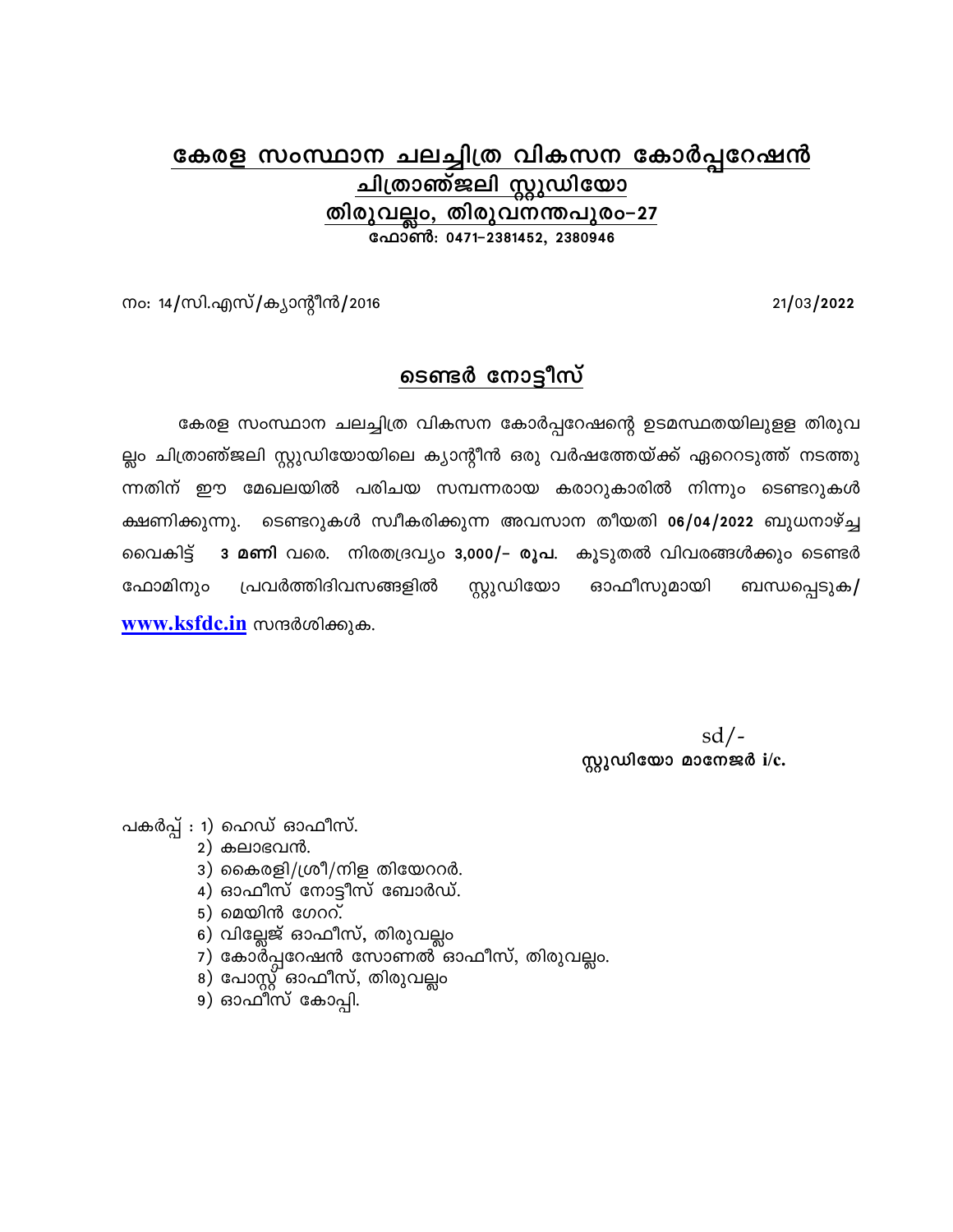# <u>കേരള സംസ്ഥാന ചലച്ചിത്ര വികസന കോർപ്പറേഷൻ</u><br>ചിത്രാഞ്ജലി സ്റ്റുഡിയോ <u>തിരുവല്ലം, തിരുവനന്തപുരം-27</u>

നം: 14/സി.എസ്/ക്യാന്റീൻ/2016

21/03/2022

#### ടെണ്ടർ ഷെഡ്യൂൾ

| 1. | ടെണ്ടർ ക്ഷണിക്കുന്നത്       | ചിത്രാഞ്ജലി സ്റ്റുഡിയോ ക്യാന്റീൻ   |
|----|-----------------------------|------------------------------------|
|    |                             | ഏറെറടുത്ത് നടത്തുന്നതിനുളള കരാർ.   |
|    |                             |                                    |
|    |                             |                                    |
| 2. | നിരതദ്രവ്യം                 | 3,000/– രൂപ                        |
| 3. | ടെണ്ടർ ഫോറത്തിന്റെ വില      | 150/- രൂപ (ജി.എസ്.ടി അടക്കം)       |
|    |                             |                                    |
|    |                             |                                    |
|    |                             |                                    |
| 4. | ടെണ്ടർ ഫോറം വിൽക്കുന്ന അവ   | 06/04/2022, 2 മണി വരെ              |
|    | സാന തീയതി, സമയം             |                                    |
|    |                             |                                    |
|    |                             |                                    |
|    | ടെണ്ടർ സ്വീകരിക്കുന്ന അവസാന | 06/04/2022, 3 മണി വരെ              |
| 5. | തീയതി, സമയം                 |                                    |
|    |                             |                                    |
|    |                             |                                    |
| 6. | ടെണ്ടർ തുറക്കുന്ന തീയതി,    | 06/04/2022., 4 മണി                 |
|    | സമയം                        |                                    |
| 7. | ടെണ്ടറിന്റെ കാലാവധി         | ഒരു വർഷം                           |
|    |                             |                                    |
|    |                             | സ്റ്റുഡിയോ മാനേജർ,                 |
| 8. | ടെണ്ടർ സമർപ്പിക്കേണ്ട മേൽവി |                                    |
|    | ലാസം                        | ചിത്രാഞ്ജലി സ്റ്റുഡിയോ, തിരുവല്ലം, |
|    |                             | തിരുവനന്തപുരം-695027               |
|    |                             |                                    |

 $sd/$ -

സ്റ്റുഡിയോ മാനേജർ i/c.

\*ടെണ്ടർ ഫോറം www.ksfdc.in എന്ന വെബ്സൈററിൽ നിന്നും ഡൗൺലോഡ് ചെയ്ത് ഉപയോഗിക്കാവുന്നതാണ്. അവസരത്തിൽ ടെണ്ടർ ഫോറത്തിന്റെ വില അത്തരം ഡി.ഡി/രസീത് ആയി പ്രത്യേകം സമർപ്പിക്കേണ്ടതാണ്.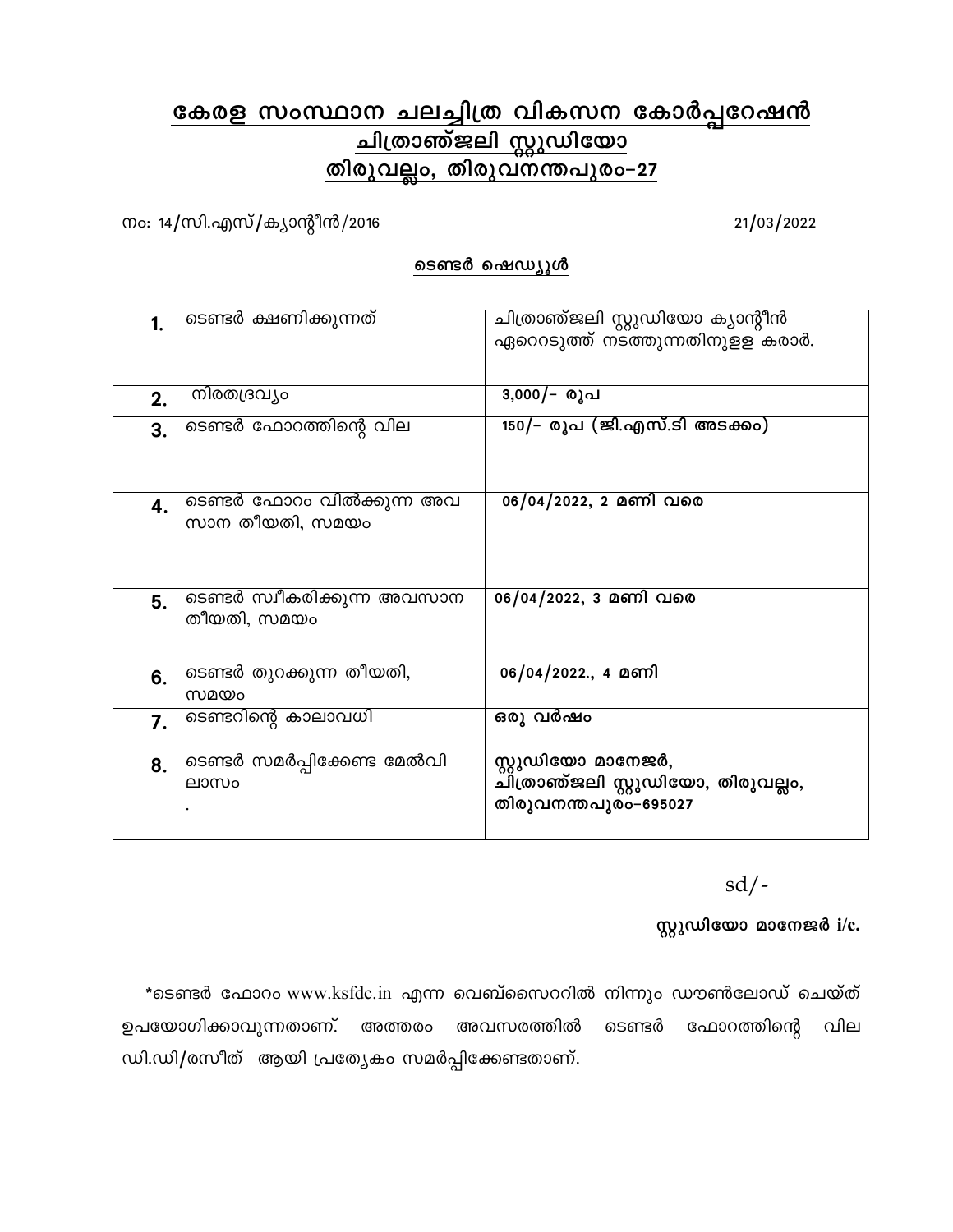### <u>ടൈർ ഫോറം</u>

| 1. | പേര്                                                                      |                  |
|----|---------------------------------------------------------------------------|------------------|
|    |                                                                           |                  |
| 2. | മേൽവിലാസം                                                                 |                  |
|    |                                                                           |                  |
|    |                                                                           |                  |
| 3. | ടെണ്ടർ വ്യക്തിയാണോ/ഏജൻസിയാണോ                                              |                  |
|    | എന്നത് (തിരിച്ചറിയൽ രേഖയുടെ പകർപ്പ്                                       |                  |
|    | ഹാജരാക്കണം)                                                               |                  |
|    |                                                                           |                  |
| 4. | ടെണ്ടർ ഫോറത്തിന്റെ വില സംബന്ധിച്ച                                         | 150/- രൂപ        |
|    | വിവരങ്ങൾ                                                                  |                  |
|    |                                                                           | ഡിഡി/രസീത് നമ്പർ |
|    |                                                                           | തിയതി            |
| 5. | നിരതദ്രവ്യം അടച്ചതിന്റെ വിശദാംശം                                          | 3000/- രൂപ       |
|    |                                                                           | ഡിഡി/രസീത് നമ്പർ |
|    |                                                                           | തിയതി.           |
| 6. | ക്യാന്റീൻ/ഹോട്ടൽ നടത്തിപ്പിലും കേറ്ററിം<br>ഗിലുമുളള പരിചയം(പ്രവർത്തിപരിചയ |                  |
|    | സർട്ടിഫിക്കറ്റ് അടക്കം                                                    |                  |
|    | ചെയ്യണം)                                                                  |                  |
| 7. | <u>ക്യാന്റീൻ അടുക്കള ഉപയോഗിച്ച് കേറ്ററിംഗ്</u>                            |                  |
|    | സ്ർവ്വീസ്, സിനിമ സീരിയൽ സെറ്റുകളി                                         |                  |
|    | ലേയ്ക്ക് അവശ്യമായ ഭക്ഷണം എ്ന്നിവ<br>ലഭ്യമാക്കാൻ ഉദ്ദേശിക്കുന്നുവെങ്കിൽ അട |                  |
|    | യ്ക്കാൻ ഉദ്ദേശിക്കുന്ന പ്രതിമാസ തുക                                       |                  |
| 8. | മാലിന്യ സംസ്കരണത്തിന് ഏർപ്പെടുത്തു                                        |                  |
|    | വാൻ ഉദ്ദേശിക്കുന്ന രീതികൾ                                                 |                  |
|    |                                                                           |                  |

സ്റ്റുഡിയോ ക്യാന്റീൻ നേരിൽകണ്ടിട്ടുളളതും നിബന്ധനകളും വ്യവസ്ഥകളും<br>വായിച്ച് ബോധ്യപ്പെട്ടിട്ടുളളതും ആയത് പൂർണ്ണമായി അംഗീകരിച്ച് കൊളളാമെന്ന്<br>സമ്മതിച്ചു കൊളളുന്നു.

**MIDEIO:** തീയതി:

ഒപ്പ്: പേര്: മേൽവിലാസം: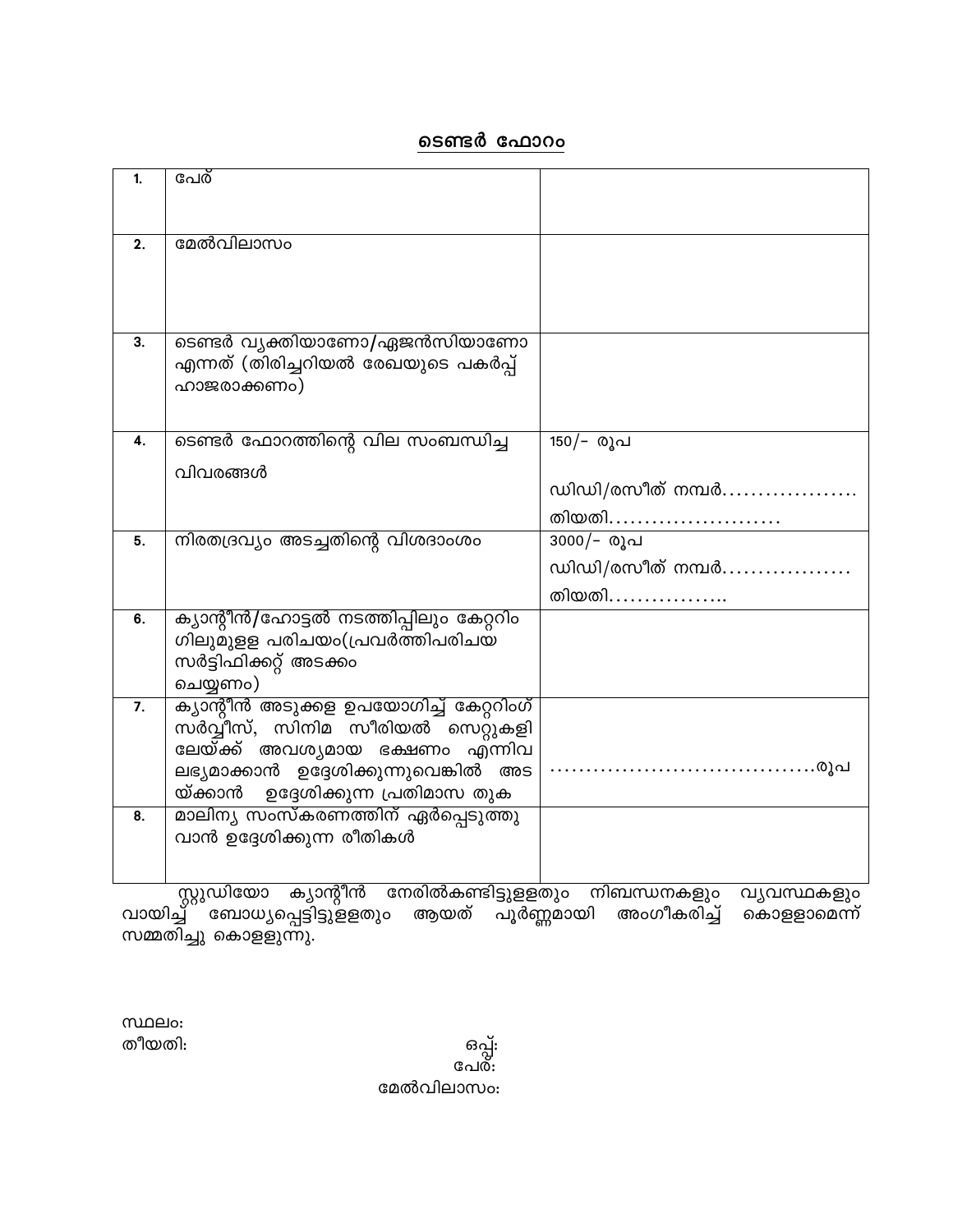| ഭക്ഷണസാധനത്തിന്റെ പേര് | ുറ്റാഫ്<br>സബ്സിറേറ്റ് | സ്റ്റാഫ്<br>അല്ലാത്തവ<br>രുടെ റേറ്റ്. |
|------------------------|------------------------|---------------------------------------|
| <b>MOBO GBOOO</b>      |                        |                                       |
| ഇഡ്ഡലി                 |                        |                                       |
| പുട്ട്                 |                        |                                       |
| ഇടിയപ്പം               |                        |                                       |
| മസാലദോശ                |                        |                                       |
| <u>നെയ്യ് റോസ്റ്റ്</u> |                        |                                       |
| പെറോട്ട                |                        |                                       |
| അപ്പം                  |                        |                                       |
| പൂരി                   |                        |                                       |
| ചപ്പാത്തി              |                        |                                       |
| അപ്പം                  |                        |                                       |
| <u>ഉഴുന്നു വട</u>      |                        |                                       |
| പരിപ്പു വട             |                        |                                       |
| വാഴയ്ക്ക അപ്പം         |                        |                                       |
| മോദകം                  |                        |                                       |
| വത്സൻ                  |                        |                                       |
| വാഴയ്ക്ക ബജി           |                        |                                       |
| മുളകു ബജി              |                        |                                       |
| കടലക്കറി               |                        |                                       |
| ഗ്രീൻപീസ് കറി          |                        |                                       |
| മീൻകറി                 |                        |                                       |
| മുട്ട കറി              |                        |                                       |
| കിഴങ്ങ് കറി            |                        |                                       |
| ഊണ്                    |                        |                                       |
| ഗീ റൈസ്                |                        |                                       |
| ചിക്കൻ ബിരിയാണി        |                        |                                       |
| മട്ടൺ ബിരിയാണി         |                        |                                       |
| ബീഫ് ബിരിയാണി          |                        |                                       |
|                        |                        |                                       |

<u>സ്ലാഫ് അംഗങ്ങൾക്കും പുറത്തുളളവർക്കും നൽകുന്ന ഭക്ഷണ സാധനങ്ങളുടെ വില</u>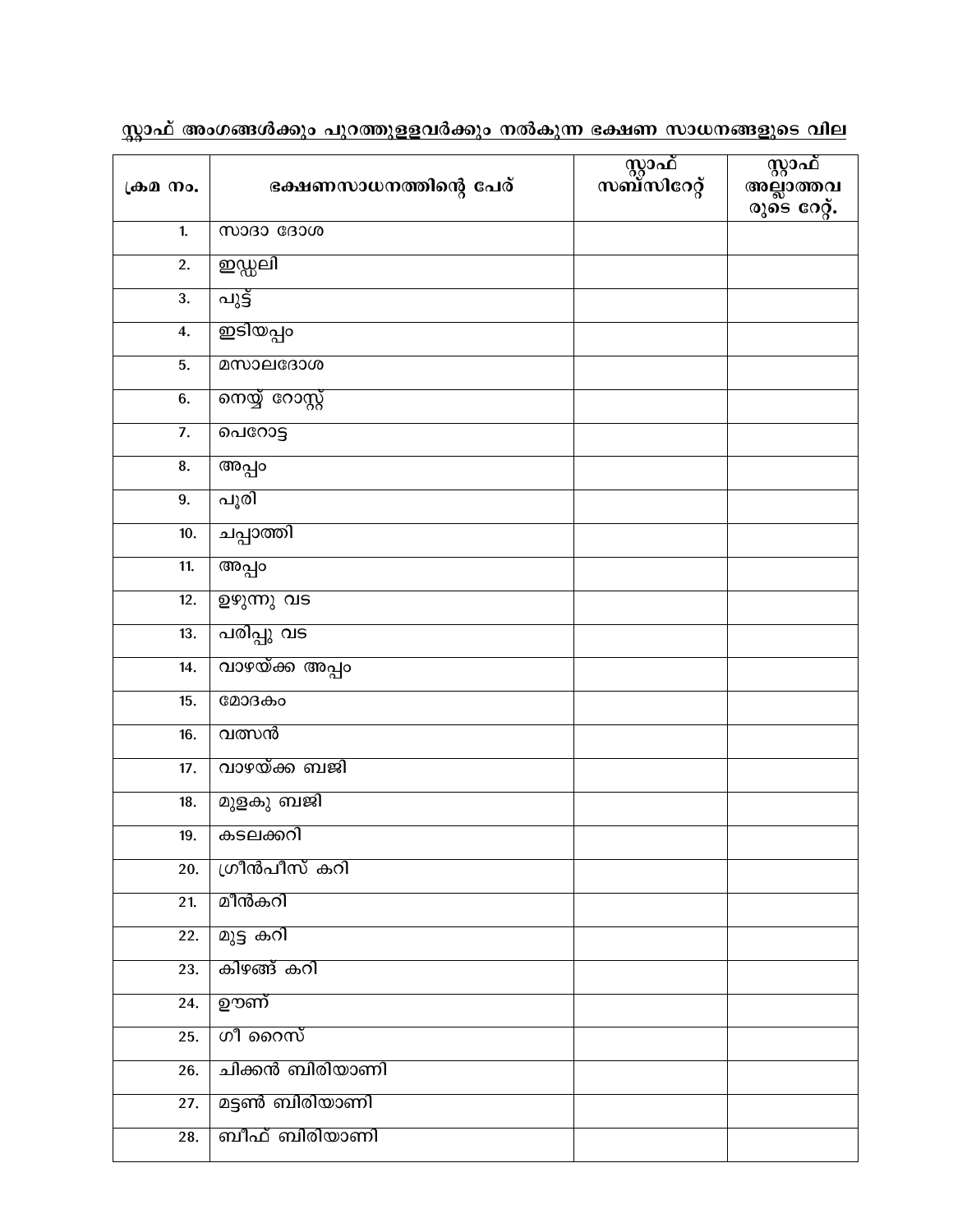| 29.               | വെജിറ്റബൾ ബിരിയാണി  |  |
|-------------------|---------------------|--|
| 30.               | ഫ്രൈഡ് റൈസ്         |  |
| 31.               | പ്ളെയിൻ റൈസ്        |  |
| 32.               | വെജിറ്റബിൾ റൈസ്     |  |
| 33.               | ഫിഷ്കറി മീൽസ്       |  |
| 34.               | ഫിഷ് കറി            |  |
| $\overline{35}$ . | ഫിഷ് ഫ്രൈ           |  |
| 36.               | ഓംലറ്റ് (ഡബിൾ)      |  |
| $\overline{37}$ . | ഓംലറ്റ് (സിംഗിൾ)    |  |
| 38.               | ഫ്രൈഡ് എഗ്ഗ് (ഡബിൾ) |  |
| 39.               | ചിക്കൻ കറി          |  |
| 40.               | ചിക്കൻ ഫ്രൈ         |  |
| 41.               | ബീഫ് കറി            |  |
| 42.               | ബീഫ് പ്രൈ           |  |
| 43.               | ചായ                 |  |
| 44.               | കോഫി                |  |
| 45.               | ബ്രൂ കോഫി           |  |
| 46.               | കട്ടൻചായ            |  |
| 47.               | കപ്പ                |  |
| 48.               | കഞ്ഞി               |  |
| 49.               | പപ്പടം              |  |
| 50.               | പയർ                 |  |
| 51.               | മട്ടൻ ഫ്രൈ          |  |
| 52.               | മട്ടൻ കറി           |  |

സ്ഥലം: തിരുവല്ലം<br>തീയതി:

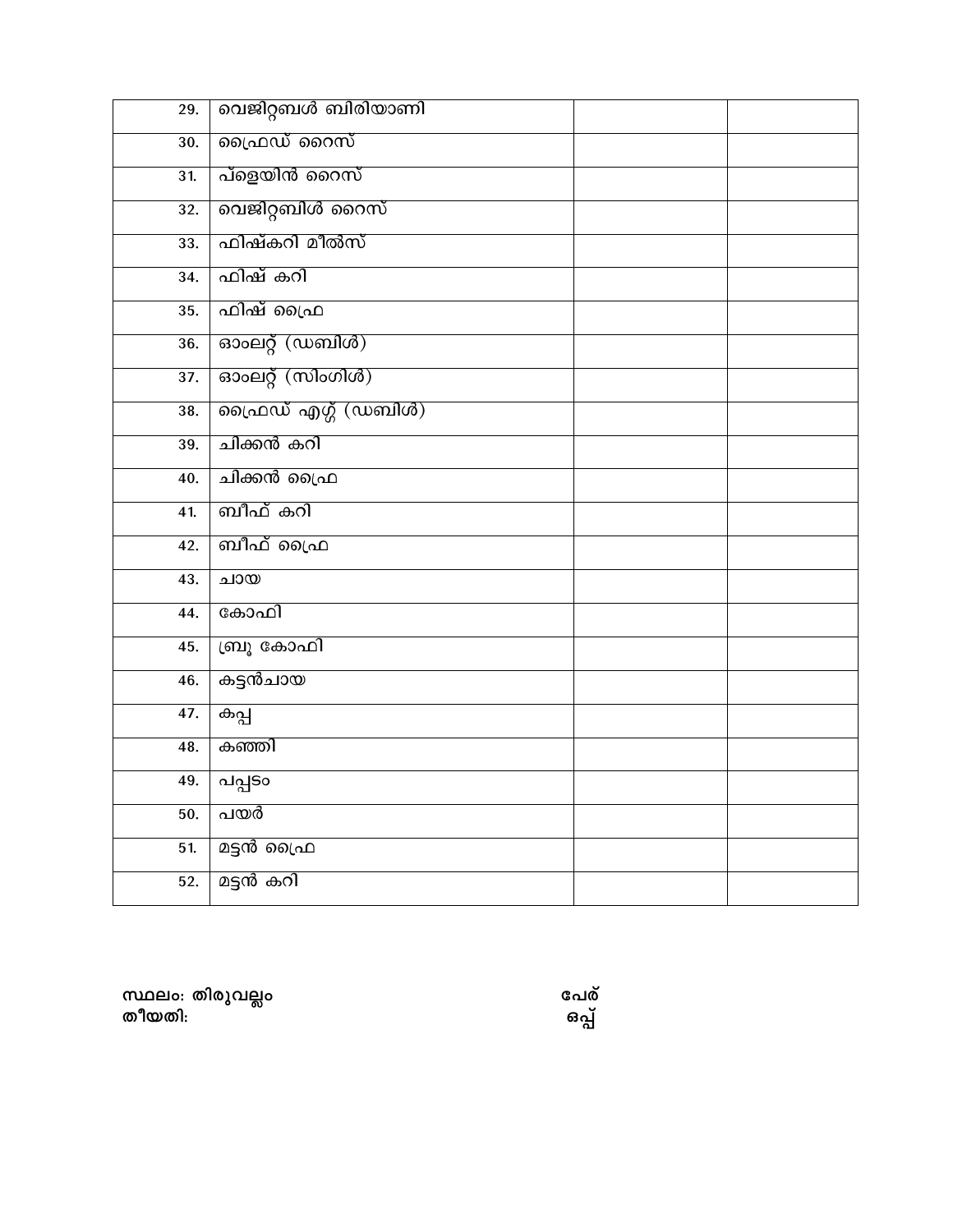#### നിബന്ധനകളും വൃവസ്ഥകളും

- ക്യാന്റീൻ പ്രവർത്തന സമയം രാവിലെ 7 മണി മുതൽ രാത്രി 9 മണി വരെയാണ്. 1. ആവശ്യമെങ്കിൽ കൃാന്റീൻ നേരത്തേ തുറക്കുകയും പ്രവർത്തന സമയം ദീർഘിപ്പി ക്കുകയും വേണം. പാചകാവശ്യത്തിനായുളള ശുദ്ധ ജലം വാട്ടർ അതോററ്റിയുടെ മെയിൻ ഗേറ്റിനു സമീപമുളള ടാപ്പിൽ നിന്നും സ്വന്തം ചെലവിലും ഉത്തരവാദിത്വ ത്തിലും ശേഖരിച്ച് ഉപയോഗിക്കാവുന്നതാണ്.
- സിനിമാ നിർമ്മാണവുമായി ബന്ധപ്പെട്ട് സ്റ്റുഡിയോയിലെത്തുന്നവർ ആവശ്യപ്പെ  $2.$ ടുന്ന പക്ഷം രാത്രി ഒൻപതു മണിക്കു ശേഷവും അവധി ദിവസങ്ങളിലും ഭക്ഷണം അപ്പാർട്ട്മെന്റ് റൂമുകളിൽ താമസിക്കുന്നവർക്ക് ആവശ്യപ്പെ നല്കേണ്ടതാണ്. ടുന്നതനുസരിച്ച് ഭക്ഷണം എത്തിച്ചുനൽകേണ്ടതാണ്.
- നടത്തുന്നതിനാവശ്യമായ ക്യാന്റീൻ കെട്ടിടം, ഫർണിച്ചറുകൾ, പാത്രങ്ങൾ, 3. ക്യാന്റീൻ ഉപകരണങ്ങൾ, ഗ്യാസ് സിലിണ്ടറുകൾ തുടങ്ങി ലിസ്റ്റ് അടക്കം ചെയ്തി രിക്കുന്നവ ലഭ്യമാണ്. അധികമായി പാത്രങ്ങൾ ആവശ്യമായി വരുന്ന പക്ഷം കരാ രുകാരൻ സ്വന്തം ചെലവിൽ ലഭ്യമാക്കേണ്ടതാണ്. ഗ്യാസ് കരാറുകാരൻ എടുക്കേ ണ്ടതാണ്.
- അടുക്കള, ഹാൾ, ഫർണിച്ചറുകൾ, ക്യാന്റീൻ പരിസരം കൗണ്ടറുകൾ എന്നിവ  $\overline{4}$ . വൃത്തിയായും ശുചിയായും സൂക്ഷിക്കേണ്ടതാണ്. കേരള സർക്കാരിന്റെ പ്ളാസ്റ്റിക് ഉപയോഗം സംബന്ധിച്ചുളള നിബന്ധനകൾ കൃത്യമായും പാലിക്കേണ്ട പേപ്പർ കപ്പുകളും പാത്രങ്ങളും മാത്രമേ ഉപയോഗിക്കാൻ പാടുളളു. താണ്. പ്രാണി, കീടശല്യങ്ങൾ ഇല്ലാതാക്കാനുളള മാർഗ്ഗങ്ങൾ സ്വീകരിക്കേണ്ടതാണ്.
- ലഹരി വസ്തുക്കൾ, നിരോധിച്ചിട്ടുളളതും പഴകിയതുമായ ആഹാരസാധനങ്ങൾ 5. എന്നിവ യാതൊരു കാരണവശാലും ക്യാന്റീനിൽ സൂക്ഷിക്കുവാനോ, വിതരണം നടത്തുവാനോ പാടുളളതല്ല. പാക്കേജ്ഡ് മിനറൽ വാട്ടർ, ബിസ്കററ്, ബ്രാൻഡ് ശീതള പാനീയം, മററ് നിലവാരമുളള സ്നാക്സ് (ബ്രാൻഡഡ്) എന്നിവ വില്ക്കാ വുന്നതാണ്.
- ക്യാന്റീൻ യൂണിഫോം ജീവനക്കാർ എല്ലാവരും ഡ്യൂട്ടി സമയത്ത് ധരി 6. ക്കേണ്ടതാണ്.
- സ്റ്റുഡിയോയ്ക്കകത്തും കൃാന്റീനിലും അച്ചടക്കവും കൃത്യനിഷ്ഠയും ഉറപ്പു വരു 7. മെച്ചപ്പെട്ട സേവനം ഉറപ്പു വരുത്തുന്നതിനും കോർപ്പറേഷന്റെ ത്തുന്നതിനും, നിലവിലുളള ചട്ടങ്ങൾക്ക് വിധേയമായിട്ടായിരിക്കണം ക്യാന്റീൻ പ്രവർത്തിപ്പി ക്കേണ്ടത്.
- ക്യാന്റീനിലെ ദൈനംദിന പ്രവർത്തനങ്ങൾ സംബന്ധിച്ച് മാനേജ്മെന്റും ക്യാന്റീൻ 8. കമ്മററിയും നൽകുന്ന നിർദ്ദേശങ്ങൾ കരാറുകാരൻ അംഗികരിക്കേണ്ടതും അതനു സരിച്ച് പ്രവർത്തിപ്പിക്കേണ്ടതുമാണ്.
- ഏതെങ്കിലും കാരണത്താൽ കരാർ കാലാവധിക്കു മുമ്പ് ക്യാന്റീന്റെ പ്രവർത്തന 9. ങ്ങൾ അവസാനിപ്പിക്കേണ്ടതായി വരുന്ന പക്ഷം, ഇരുഭാഗത്തു നിന്നും ഒരു മാസം മുമ്പ് നോട്ടീസ് നൽക്കേണ്ടതാണ്. എന്നാൽ അടിയന്തിര സാഹചര്യത്തിൽ ഏഴ് ദിവസമായി ചുരുക്കാൻ മാനേജ്മെന്റിന് അധികാരമുണ്ട്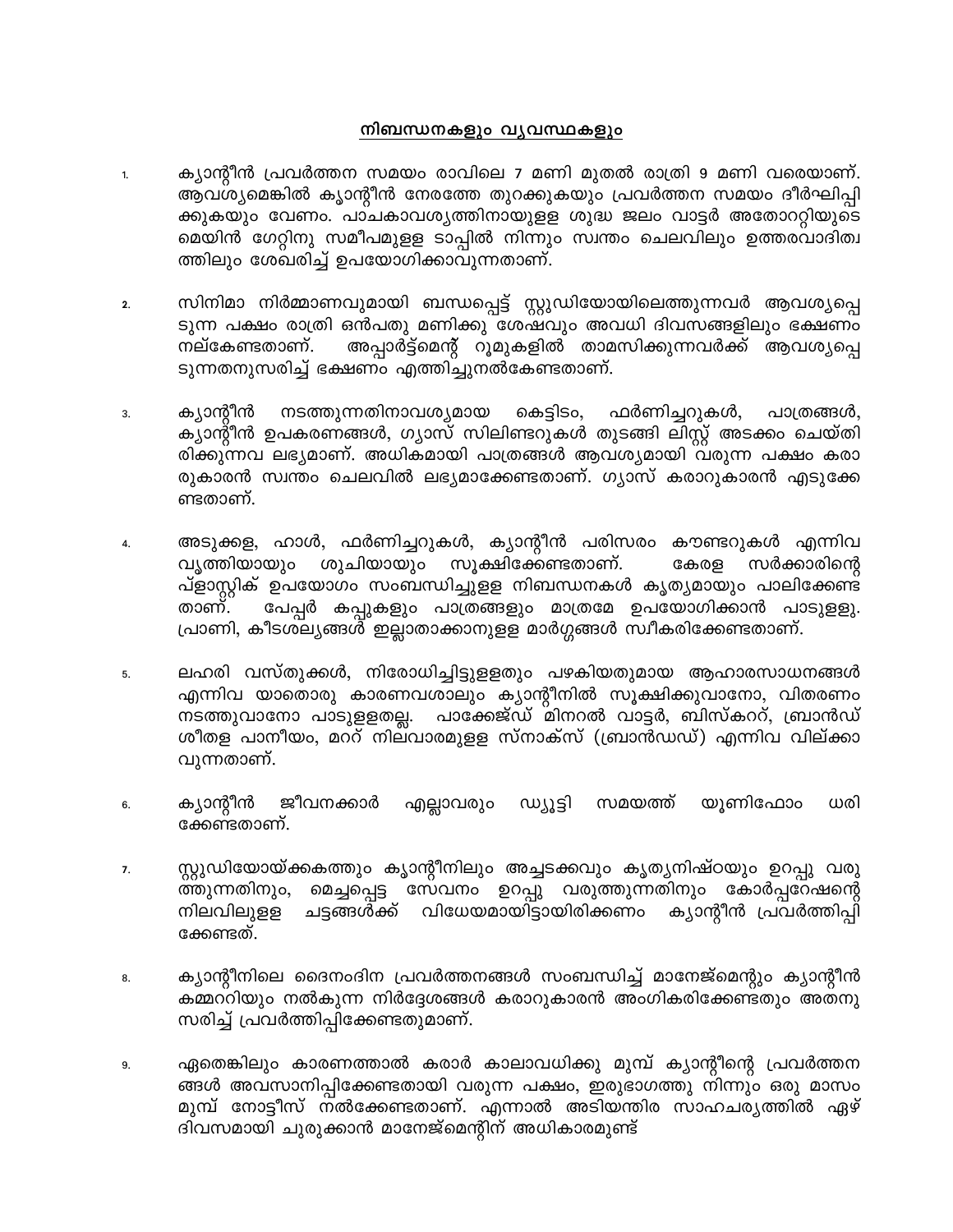- ക്യാന്റീനിൽ നിയോഗിക്കപ്പെടുന്ന തൊഴിലാളികളുടെ തൊഴിൽപരമായ ഉത്തരവാ 10. ദിത്വം പൂർണ്ണമായും കരാറുകാരിൽ നിക്ഷിപ്തമായിരിക്കും. ഇക്കാര്യത്തിൽ കോർപ്പറേഷന് യാതൊരുവിധ ബാദ്ധ്യതകളും ഉണ്ടായിരിക്കുന്നതല്ല. ആവശ്യപ്പെടുന്ന പക്ഷം അവരുടെ ആരോഗ്യ കാർഡ് കാണിക്കേണ്ടതാണ്.
- നടത്തിപ്പിനാവശ്യമായ ലൈസൻസ് ബന്ധപ്പെട്ട ക്യാന്റീൻ തദ്ദേശ സ്ഥാപ  $11.$ നങ്ങളിൽ നിന്നും കരാറുകാരൻ സ്വന്തം ചെലവിലും ഉത്തരവാദിത്ത്വത്തിലും എടു ക്കേണ്ടതാണ്.
- ക്യാന്റീനിൽ വിതരണം ചെയ്യുന്ന ആഹാര പദാർത്ഥങ്ങൾക്ക് ഗുണനിലവാരം  $12.$ ഇല്ലെന്ന് കോർപ്പറേഷന് ബോദ്ധ്യപ്പെട്ടാൽ, കൃാന്റീൻ പ്രവർത്തനം ഉടനടി അവസാ നിപ്പിക്കുവാൻ മാനേജുമെന്റിന് ആവശ്യപ്പെടാവുന്നതും അതനുസരിക്കാൻ കരാറു കാരൻ ബാദ്ധ്യസ്ഥനുമാണ്.
- മാലിന്യങ്ങൾ, വെയ്സ്റ്റുകൾ, ശാസ്ത്രീയമായി സംസ്കരിക്കേണ്ടതാണ്. മാലിന്യ 13. സംസ്കരണത്തിന് കരാറുകാരൻ ഏർപ്പെടുത്തുന്ന സംവിധാനം എന്താണെന്നുള ളത് വിശദമായി ടെണ്ടറിൽ പറയേണ്ടതും അതില്ലാത്ത ടെണ്ടറുകൾ നിരസിക്കുന്ന തുമായിരിക്കും.
- വില്പന നടത്തുന്ന ഭക്ഷണം, പാനീയങ്ങൾ എന്നിവയുടെ വിലവിവരപ്പട്ടിക 14. നിർബന്ധമായും ക്യാന്റീനിൽ പ്രദർശിപ്പിക്കേണ്ടതാണ്.
- ടെണ്ടർ ഫോറത്തിന്റെ വിലയായ 150/– രൂപയുടെ ഡി.ഡി/രസീത് നിരതദ്രവ്യമായ 15. മൂവായിരം രൂപയുടെ ഡി.ഡി/രസീത് എന്നിവ ഒപ്പം സമർപ്പിക്കാത്ത ടെണ്ടറുകൾ നിരസിക്കുന്നതുമാണ്. കരാർ ലഭിക്കുന്ന വ്യക്തിയുടെ/ഏജൻസിയുടെ നിരത ദ്രവ്യം സെക്യൂരിററി ഡെപ്പോസിററായി കണക്കാക്കുന്നതും കരാർ കാലാവധി തൃപ്തികരമായി പൂർത്തിയാക്കിയതിനു ശേഷം പലിശ രഹിതമായി തിരികെ നൽകുന്നതുമാണ്.
- ക്യാന്റീൻ നടത്തിപ്പിന് ഇപ്പോൾ നൽകിയിട്ടുളള സൗകര്യങ്ങൾക്ക് ഉപരിയായി 16. ഫർണിച്ചറുകളോ, പാത്രങ്ങളോ, മററ് ഉപകരണങ്ങളോ ആവശ്യമാണെന്ന് കാണുന്ന പക്ഷം അവ സ്വന്തം നിലയ്ക്ക് കരാറുകാരൻ ലഭ്യമാക്കേണ്ടതാണ്. അപ്രകാരം പുതുതായി വാങ്ങുന്ന വസ്തുക്കളുടെ പേരു വിവരം കൃത്യമായും സ്റ്റുഡിയോ ഓഫീസിൽ നല്കേണ്ടതാണ്.
- ടെണ്ടർ സ്ഥിരപ്പെടുത്തി കിട്ടുന്ന കരാറുകാരൻ 200/- രൂപ മുദ്ര പത്രത്തിൽ  $17.$ ക്യാന്റീൻ നടത്തിപ്പ് സംബന്ധിച്ച് സ്റ്റുഡിയോ മാനേജരുമായി കരാറിൽ ഏർപ്പെടെ ണ്ടതാണ്.
- സ്റ്റുഡിയോയിലെ ജീവനക്കാർക്ക് ഉച്ചഭക്ഷണം (ഊണ്) നൽകുന്നതിന് ഒരാൾക്ക് 18. പത്ത് രൂപ നിരക്കിൽ സ്റ്റുഡിയോയിൽ നിന്ന് സബസിഡിയായി നൽകുന്നതാണ്. പ്രത്യേകം ¨്രജിസ്റ്റർ ഇതിനായി സൂക്ഷിക്കേണ്ടതും, മറ്റ് ഭക്ഷപദാർത്ഥങ്ങൾ ജീവനക്കാർക്ക് കുറഞ്ഞ നിരക്കിൽ നൽകേണ്ടതുമാണ്. ഇതിന് സബ്സിഡി നൽകുന്നതല്ല.
- ക്യാന്റീനിലെ ഒരു ഹാൾ എപ്പോഴും സാധാരണ പ്രവർത്തനത്തിന് നല്കുന്നതാണ്. 19. മറേറ ഹാൾ സ്റ്റുഡിയോയുടെ കൈവശമാവും. ഇത് പ്രൊഡക്ഷൻ പാർട്ടികൾക്കും ഷൂട്ടിംഗിനും നല്കുന്നതാണ്.